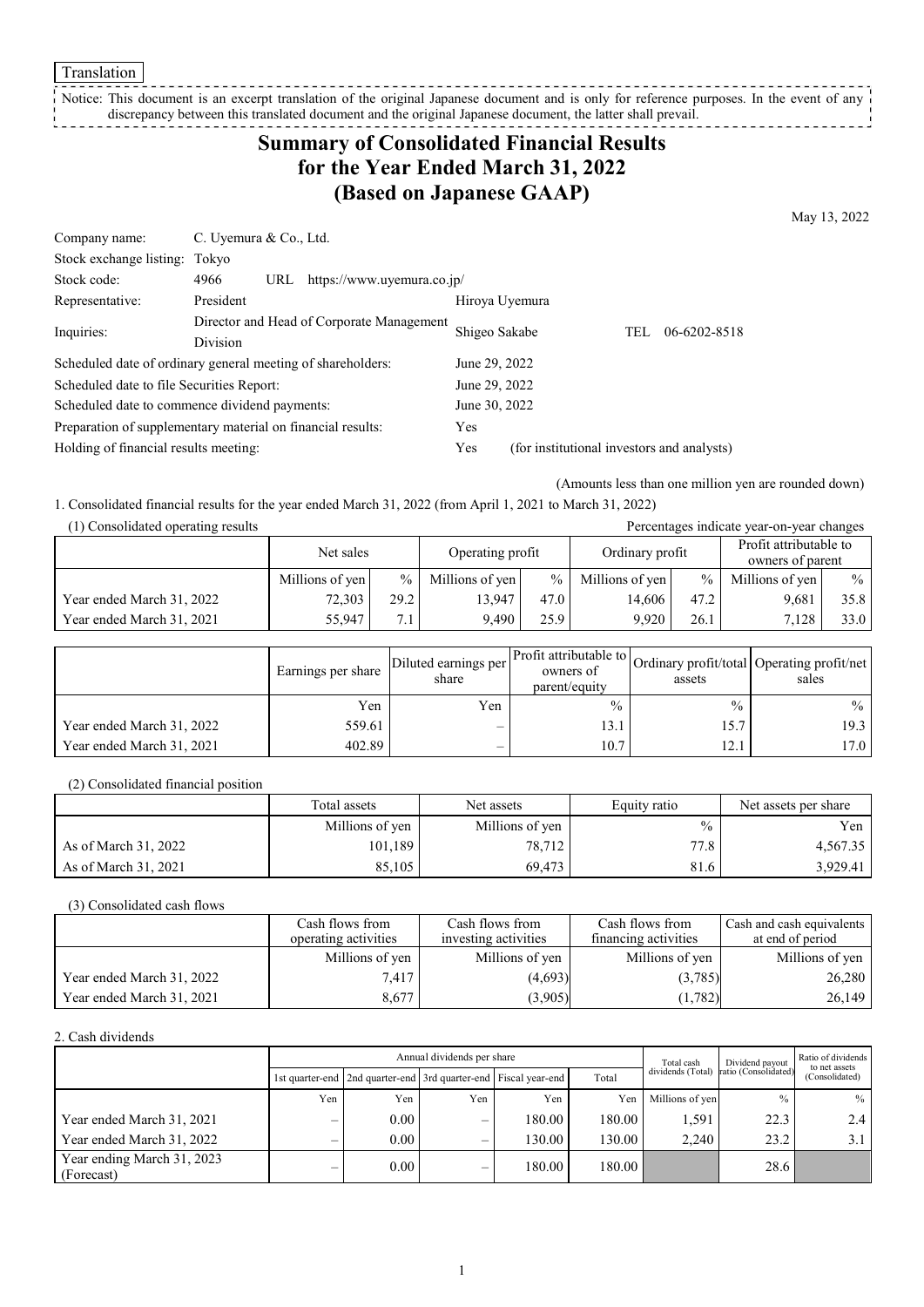3. Forecast of consolidated financial results for the year ending March 31, 2023 (from April 1, 2022 to March 31, 2023)

|                                         |                 |               |                  |     |                   |       |                                            |               | Percentages indicate year-on-year changes |
|-----------------------------------------|-----------------|---------------|------------------|-----|-------------------|-------|--------------------------------------------|---------------|-------------------------------------------|
|                                         | Net sales       |               | Operating profit |     | Ordinary profit   |       | Profit attributable to<br>owners of parent |               | Earnings per share                        |
|                                         | Millions of yen | $\frac{0}{0}$ | Millions of yen  |     | % Millions of yen |       | % Millions of yen                          | $\frac{0}{0}$ | Yen                                       |
| Six months ending<br>September 30, 2022 | 35,300          | 6.9           | 6.400            | 2.8 | 6.700             | 2.1   | 5,500                                      | 21.0          | 317.91                                    |
| Full year                               | 75,000          | 3.7           | 14.000           | 0.4 | 14,600            | (0.0) | 10,900                                     | 12.6          | 630.03                                    |

No

#### 4. Notes

(1) Changes in significant subsidiaries during the year ended March 31, 2022

(changes in specified subsidiaries resulting in the change in scope of consolidation):

| (2) Changes in accounting policies, changes in accounting estimates, and restatement of prior period financial statements |            |
|---------------------------------------------------------------------------------------------------------------------------|------------|
| Changes in accounting policies due to revisions to accounting standards and other regulations:                            | <b>Yes</b> |
| Changes in accounting policies due to other reasons:                                                                      | No         |
| Changes in accounting estimates:                                                                                          | No         |
| Restatement of prior period financial statements:                                                                         | No         |

#### (3) Number of issued shares (common shares)

Total number of issued shares at the end of the period (including treasury shares)

| As of March 31, 2022                               |  | 19,756,080 shares   As of March 31, 2021      | 19,756,080 shares |
|----------------------------------------------------|--|-----------------------------------------------|-------------------|
| Number of treasury shares at the end of the period |  |                                               |                   |
| As of March $31, 2022$                             |  | 2,522,368 shares   As of March 31, 2021       | 2,075,648 shares  |
| Average number of shares during the period         |  |                                               |                   |
| Year ended March 31, 2022                          |  | 17,300,719 shares   Year ended March 31, 2021 | 17,693,095 shares |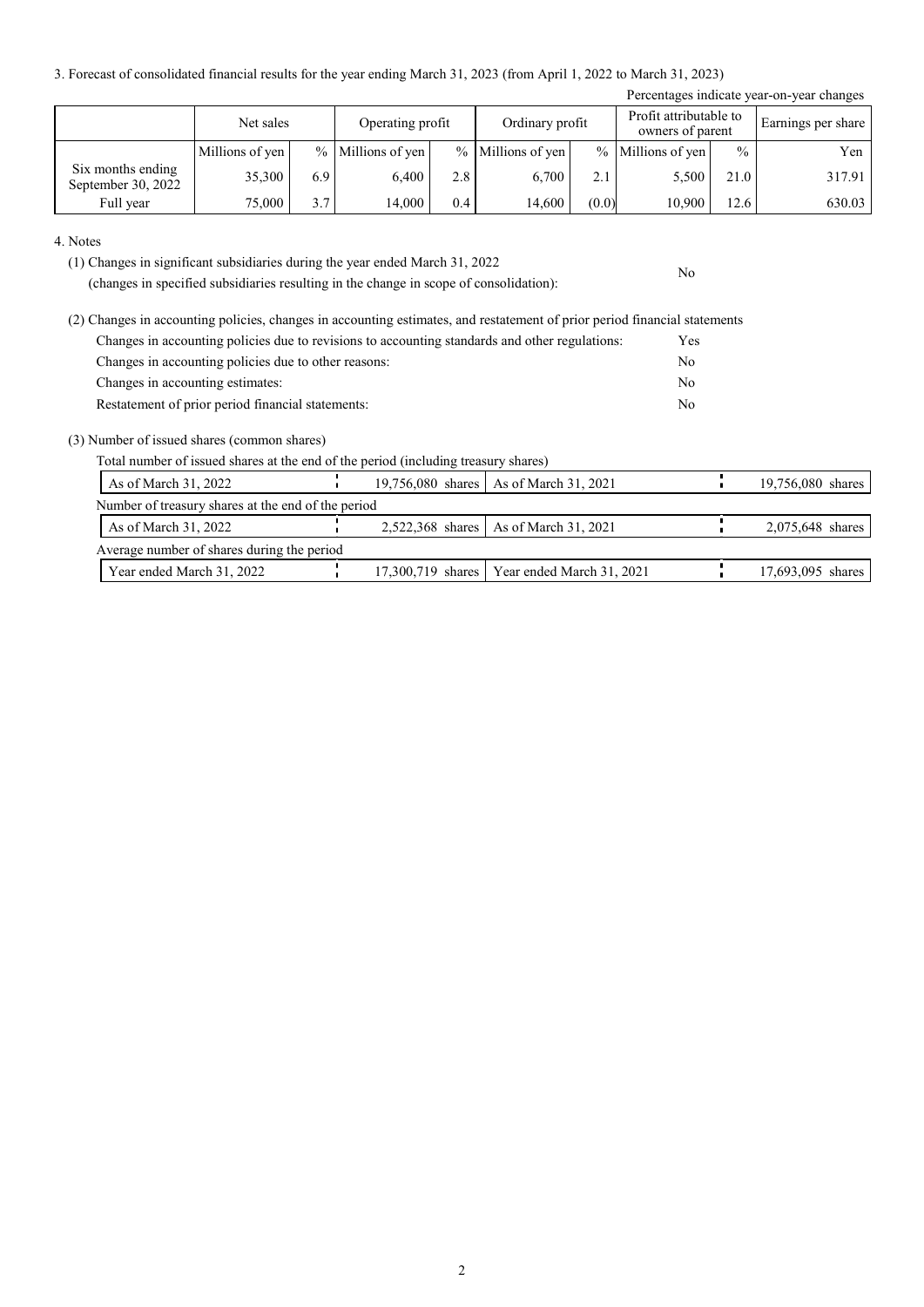# **Consolidated financial statements**

**Consolidated balance sheets**

|                                        |                      | (Thousands of yen)   |
|----------------------------------------|----------------------|----------------------|
|                                        | As of March 31, 2021 | As of March 31, 2022 |
| Assets                                 |                      |                      |
| Current assets                         |                      |                      |
| Cash and deposits                      | 30,541,231           | 31,052,681           |
| Notes and accounts receivable - trade  | 15,780,705           |                      |
| Notes receivable - trade               |                      | 4,961,049            |
| Accounts receivable - trade            |                      | 15,822,063           |
| Contract assets                        |                      | 508,858              |
| Securities                             | 44,077               | 51,629               |
| Merchandise and finished goods         | 2,995,296            | 4,462,996            |
| Work in process                        | 1,578,340            | 2,740,296            |
| Raw materials and supplies             | 1,709,607            | 3,752,141            |
| Other                                  | 1,070,264            | 2,763,683            |
| Allowance for doubtful accounts        | (66, 027)            | (118,500)            |
| Total current assets                   | 53,653,495           | 65,996,900           |
| Non-current assets                     |                      |                      |
| Property, plant and equipment          |                      |                      |
| Buildings and structures               | 22,053,017           | 23,200,066           |
| Accumulated depreciation               | (13, 176, 134)       | (14, 565, 835)       |
| Buildings and structures, net          | 8,876,883            | 8,634,230            |
| Machinery, equipment and vehicles      | 11,569,374           | 12,386,592           |
| Accumulated depreciation               | (9,153,911)          | (10,089,611)         |
| Machinery, equipment and vehicles, net | 2,415,462            | 2,296,981            |
| Land                                   | 4,382,771            | 6,100,030            |
| Leased assets                          | 356,133              | 632,136              |
| Accumulated depreciation               | (134, 982)           | (172, 631)           |
| Leased assets, net                     | 221,151              | 459,504              |
| Construction in progress               | 306,188              | 80,488               |
| Other                                  | 5,466,948            | 5,906,725            |
| Accumulated depreciation               | (4,457,641)          | (4,795,595)          |
| Other, net                             | 1,009,307            | 1,111,130            |
| Total property, plant and equipment    | 17,211,764           | 18,682,365           |
| Intangible assets                      | 303,129              | 332,714              |
| Investments and other assets           |                      |                      |
| Investment securities                  | 12,865,612           | 14,786,928           |
| Retirement benefit asset               | 151,616              | 187,004              |
| Deferred tax assets                    | 453,072              | 572,463              |
| Other                                  | 535,635              | 705,357              |
| Allowance for doubtful accounts        | (68, 829)            | (74, 571)            |
| Total investments and other assets     | 13,937,108           | 16,177,182           |
| Total non-current assets               | 31,452,002           | 35,192,261           |
| Total assets                           | 85,105,498           | 101,189,162          |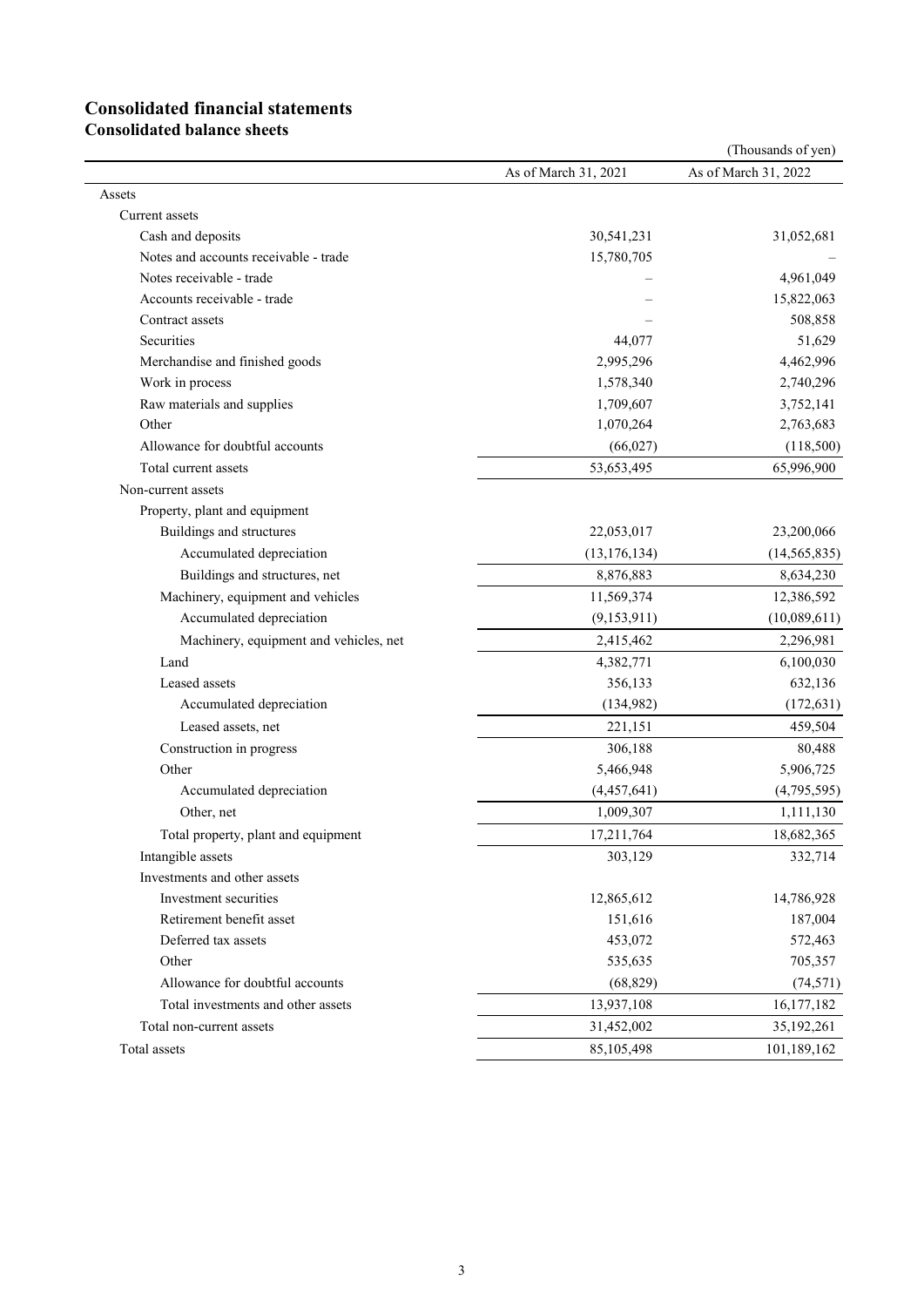|                                                            |                      | (Thousands of yen)   |
|------------------------------------------------------------|----------------------|----------------------|
|                                                            | As of March 31, 2021 | As of March 31, 2022 |
| Liabilities                                                |                      |                      |
| <b>Current</b> liabilities                                 |                      |                      |
| Notes and accounts payable - trade                         | 2,224,067            | 4,113,405            |
| Electronically recorded obligations - operating            | 3,533,356            | 4,233,185            |
| Short-term borrowings                                      | 473,063              | 457,789              |
| Lease liabilities                                          | 116,169              | 198,163              |
| Income taxes payable                                       | 2,362,751            | 2,680,544            |
| Contract liabilities                                       |                      | 3,255,950            |
| Provision for bonuses                                      | 164,659              | 170,901              |
| Provision for bonuses for directors (and other officers)   | 177,250              | 213,050              |
| Other                                                      | 2,238,245            | 2,146,079            |
| Total current liabilities                                  | 11,289,563           | 17,469,070           |
| Non-current liabilities                                    |                      |                      |
| Long-term guarantee deposits                               | 648,549              | 680,334              |
| Lease liabilities                                          | 245,140              | 460,663              |
| Deferred tax liabilities                                   | 2,035,492            | 2,142,944            |
| Provision for retirement benefits for directors (and other |                      |                      |
| officers)                                                  | 193,765              |                      |
| Retirement benefit liability                               | 917,074              | 1,111,771            |
| Long-term accounts payable - other                         |                      | 255,664              |
| Other                                                      | 302,214              | 356,401              |
| Total non-current liabilities                              | 4,342,235            | 5,007,780            |
| <b>Total liabilities</b>                                   | 15,631,799           | 22,476,850           |
| Net assets                                                 |                      |                      |
| Shareholders' equity                                       |                      |                      |
| Share capital                                              | 1,336,936            | 1,336,936            |
| Capital surplus                                            | 1,269,750            | 1,276,650            |
| Retained earnings                                          | 68,100,768           | 76,245,125           |
| Treasury shares                                            | (4,527,433)          | (6,515,214)          |
| Total shareholders' equity                                 | 66,180,021           | 72,343,497           |
| Accumulated other comprehensive income                     |                      |                      |
| Valuation difference on available-for-sale securities      | 747,353              | 707,807              |
| Foreign currency translation adjustment                    | 2,505,718            | 5,610,272            |
| Remeasurements of defined benefit plans                    | 40,604               | 50,733               |
| Total accumulated other comprehensive income               | 3,293,677            | 6,368,814            |
| Total net assets                                           | 69,473,699           | 78,712,311           |
| Total liabilities and net assets                           | 85,105,498           | 101,189,162          |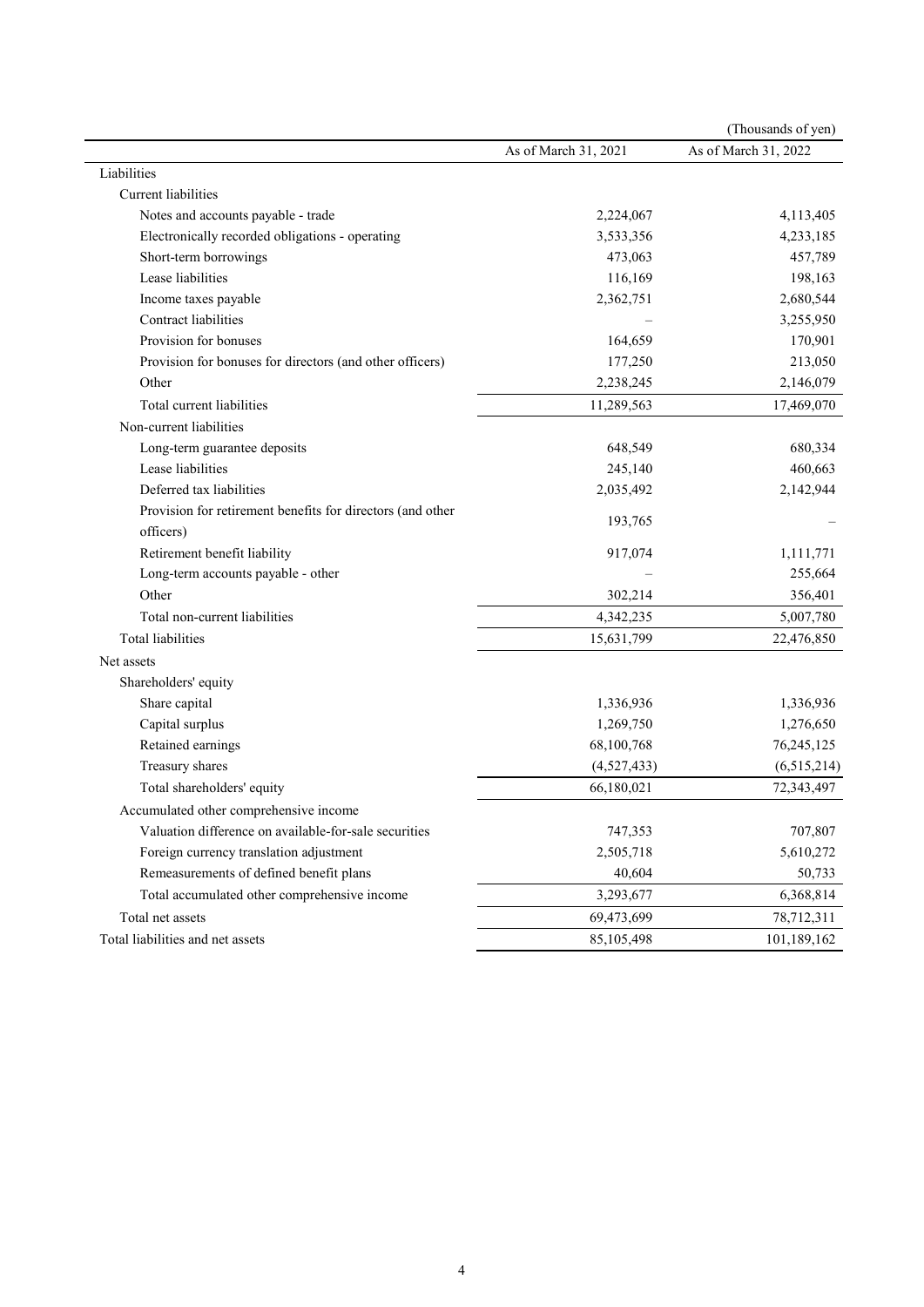|                                                            |                   | (Thousands of yen) |
|------------------------------------------------------------|-------------------|--------------------|
|                                                            | Fiscal year ended | Fiscal year ended  |
|                                                            | March 31, 2021    | March 31, 2022     |
| Net sales                                                  | 55,947,358        | 72,303,623         |
| Cost of sales                                              | 36,730,991        | 47,614,159         |
| Gross profit                                               | 19,216,367        | 24,689,464         |
| Selling, general and administrative expenses               |                   |                    |
| Packing and Carrying expense                               | 598,225           | 741,831            |
| Provision of allowance for doubtful accounts               | (5,673)           | 42,226             |
| Salaries and allowances                                    | 2,716,492         | 2,910,810          |
| <b>Bonuses</b>                                             | 524,211           | 656,596            |
| Provision for bonuses                                      | 72,355            | 77,929             |
| Provision for bonuses for directors (and other officers)   | 177,250           | 213,050            |
| Retirement benefit expenses                                | 158,806           | 114,325            |
| Provision for retirement benefits for directors (and other |                   |                    |
| officers)                                                  | 11,600            | 61,899             |
| Communication and transportation expenses                  | 203,952           | 230,261            |
| Depreciation                                               | 565,255           | 569,336            |
| Taxes and dues                                             | 180,974           | 240,663            |
| Research and development expenses                          | 2,116,139         | 2,260,632          |
| Other                                                      | 2,405,904         | 2,622,649          |
| Total selling, general and administrative expenses         | 9,725,493         | 10,742,214         |
| Operating profit                                           | 9,490,873         | 13,947,249         |
| Non-operating income                                       |                   |                    |
| Interest income                                            | 148,556           | 135,418            |
| Dividend income                                            | 49,581            | 60,589             |
| Valuable resource recovery income                          | 74,543            | 48,947             |
| Foreign exchange gains                                     |                   | 296,815            |
| Subsidy income                                             | 92,553            | 67,763             |
| Technical advisory fee income                              | 64,576            | 21,882             |
| Other                                                      | 82,514            | 82,944             |
| Total non-operating income                                 | 512,327           | 714,361            |
| Non-operating expenses                                     |                   |                    |
| Interest expenses                                          | 9,530             | 18,466             |
| Sales discounts                                            | 3,678             |                    |
| Foreign exchange losses                                    | 30,640            |                    |
| Commission expenses                                        | 15,847            | 18,352             |
| Commission for purchase of treasury shares                 | 1,344             | 5,920              |
| Loss on disposal of inventories                            | 6,593             | 6,695              |
| Other                                                      | 14,867            | 6,059              |
| Total non-operating expenses                               | 82,501            | 55,495             |
| Ordinary profit                                            | 9,920,699         | 14,606,115         |

# **Consolidated statements of income and consolidated statements of comprehensive income**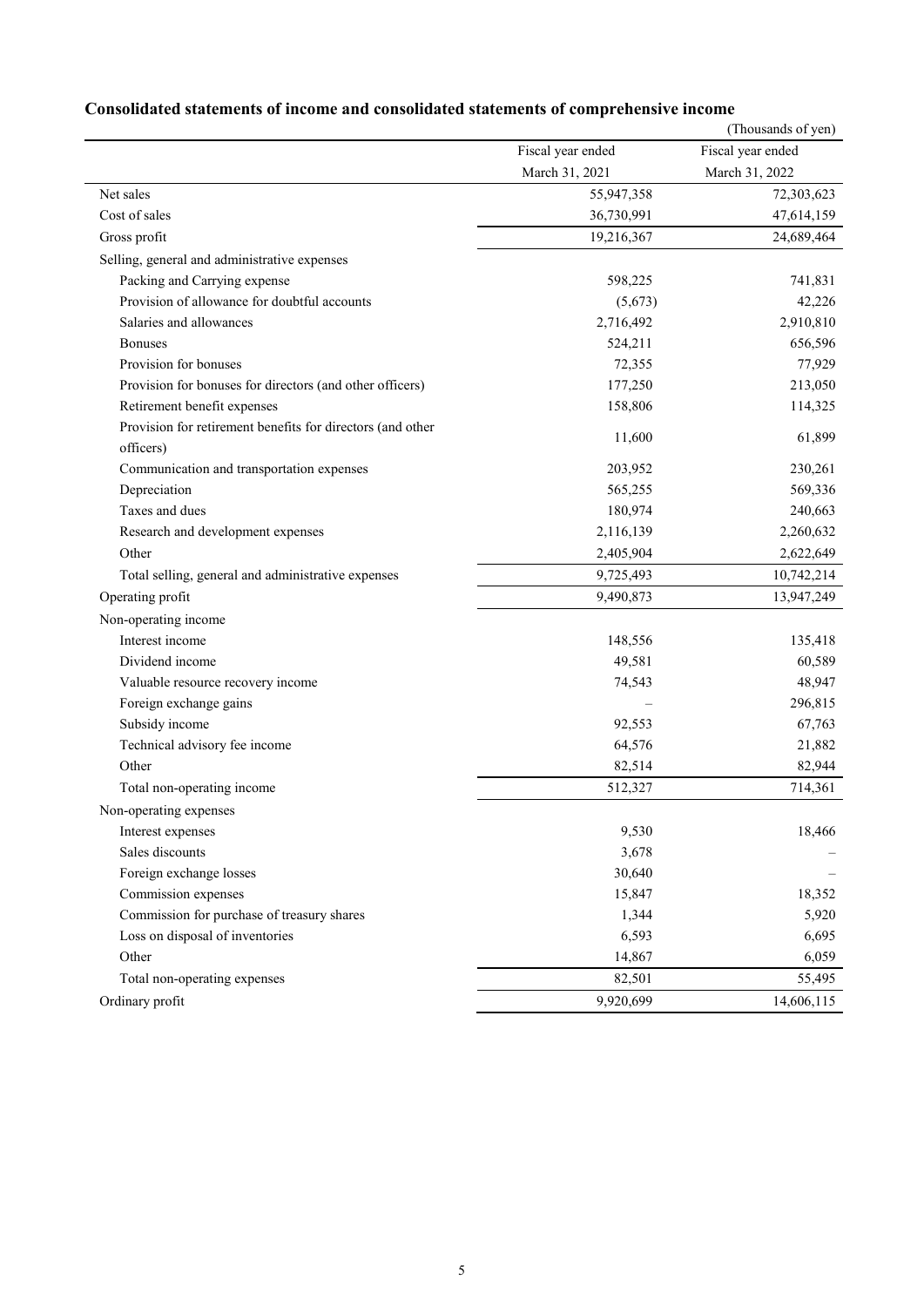|                                                       |                   | (Thousands of yen) |
|-------------------------------------------------------|-------------------|--------------------|
|                                                       | Fiscal year ended | Fiscal year ended  |
|                                                       | March 31, 2021    | March 31, 2022     |
| Extraordinary income                                  |                   |                    |
| Gain on sale of non-current assets                    | 17,072            | 24,050             |
| Reversal of impairment loss                           | 8,646             |                    |
| Total extraordinary income                            | 25,718            | 24,050             |
| Extraordinary losses                                  |                   |                    |
| Loss on sale and retirement of non-current assets     | 19,762            | 29,518             |
| Impairment losses                                     |                   | 533,334            |
| Total extraordinary losses                            | 19,762            | 562,852            |
| Profit before income taxes                            | 9,926,656         | 14,067,312         |
| Income taxes - current                                | 2,940,133         | 4,365,065          |
| Income taxes - deferred                               | (141, 876)        | 20,651             |
| Total income taxes                                    | 2,798,256         | 4,385,717          |
| Profit                                                | 7,128,400         | 9,681,594          |
| Profit attributable to                                |                   |                    |
| Profit attributable to owners of parent               | 7,128,400         | 9,681,594          |
| Other comprehensive income                            |                   |                    |
| Valuation difference on available-for-sale securities | 389,123           | (39, 546)          |
| Foreign currency translation adjustment               | (375, 495)        | 3,104,553          |
| Remeasurements of defined benefit plans, net of tax   | 63,250            | 10,129             |
| Total other comprehensive income                      | 76,878            | 3,075,136          |
| Comprehensive income                                  | 7,205,278         | 12,756,731         |
| Comprehensive income attributable to                  |                   |                    |
| Comprehensive income attributable to owners of parent | 7,205,278         | 12,756,731         |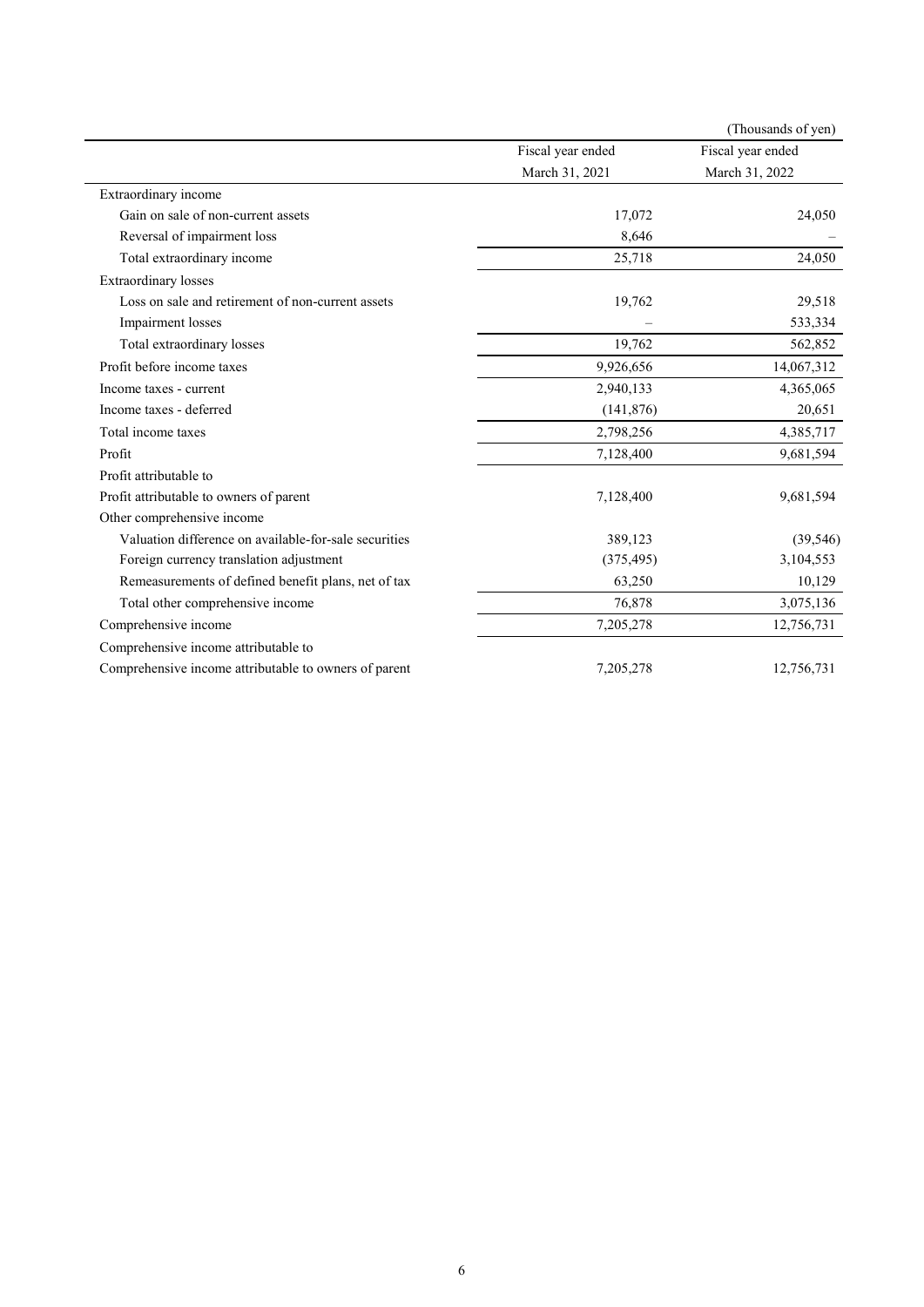### **Consolidated statements of changes in equity**

Fiscal year ended March 31, 2021

(Thousands of yen)

|                                                         | Shareholders' equity     |                   |                   |                 |                               |
|---------------------------------------------------------|--------------------------|-------------------|-------------------|-----------------|-------------------------------|
|                                                         | Share capital            | Capital surplus   | Retained earnings | Treasury shares | Total shareholders'<br>equity |
| Balance at beginning of period                          | 1,336,936                | 1,269,750         | 62,391,536        | (4,327,166)     | 60,671,056                    |
| Cumulative effects of changes<br>in accounting policies |                          |                   |                   |                 |                               |
| Restated balance                                        | 1,336,936                | 1,269,750         | 62,391,536        | (4,327,166)     | 60,671,056                    |
| Changes during period                                   |                          |                   |                   |                 |                               |
| Dividends of surplus                                    |                          |                   | (1,419,167)       |                 | (1,419,167)                   |
| Profit attributable to owners of<br>parent              |                          |                   | 7,128,400         |                 | 7,128,400                     |
| Purchase of treasury shares                             |                          |                   |                   | (200, 267)      | (200, 267)                    |
| Disposal of treasury shares                             |                          |                   |                   |                 |                               |
| Net changes in items other<br>than shareholders' equity |                          |                   |                   |                 |                               |
| Total changes during period                             | $\overline{\phantom{m}}$ | $\qquad \qquad =$ | 5,709,232         | (200, 267)      | 5,508,965                     |
| Balance at end of period                                | 1,336,936                | 1,269,750         | 68,100,768        | (4,527,433)     | 66,180,021                    |

|                                                         | Accumulated other comprehensive income                         |                                               |                                               |                                                       |                  |
|---------------------------------------------------------|----------------------------------------------------------------|-----------------------------------------------|-----------------------------------------------|-------------------------------------------------------|------------------|
|                                                         | Valuation<br>difference on<br>available-for-sale<br>securities | Foreign currency<br>translation<br>adjustment | Remeasurements<br>of defined benefit<br>plans | Total accumulated<br>other<br>comprehensive<br>income | Total net assets |
| Balance at beginning of period                          | 358,230                                                        | 2,881,214                                     | (22,646)                                      | 3,216,798                                             | 63,887,855       |
| Cumulative effects of changes<br>in accounting policies |                                                                |                                               |                                               |                                                       |                  |
| Restated balance                                        | 358,230                                                        | 2,881,214                                     | (22, 646)                                     | 3,216,798                                             | 63,887,855       |
| Changes during period                                   |                                                                |                                               |                                               |                                                       |                  |
| Dividends of surplus                                    |                                                                |                                               |                                               |                                                       | (1,419,167)      |
| Profit attributable to owners of<br>parent              |                                                                |                                               |                                               |                                                       | 7,128,400        |
| Purchase of treasury shares                             |                                                                |                                               |                                               |                                                       | (200, 267)       |
| Disposal of treasury shares                             |                                                                |                                               |                                               |                                                       |                  |
| Net changes in items other<br>than shareholders' equity | 389,123                                                        | (375, 495)                                    | 63,250                                        | 76,878                                                | 76,878           |
| Total changes during period                             | 389,123                                                        | (375, 495)                                    | 63,250                                        | 76,878                                                | 5,585,843        |
| Balance at end of period                                | 747,353                                                        | 2,505,718                                     | 40,604                                        | 3,293,677                                             | 69,473,699       |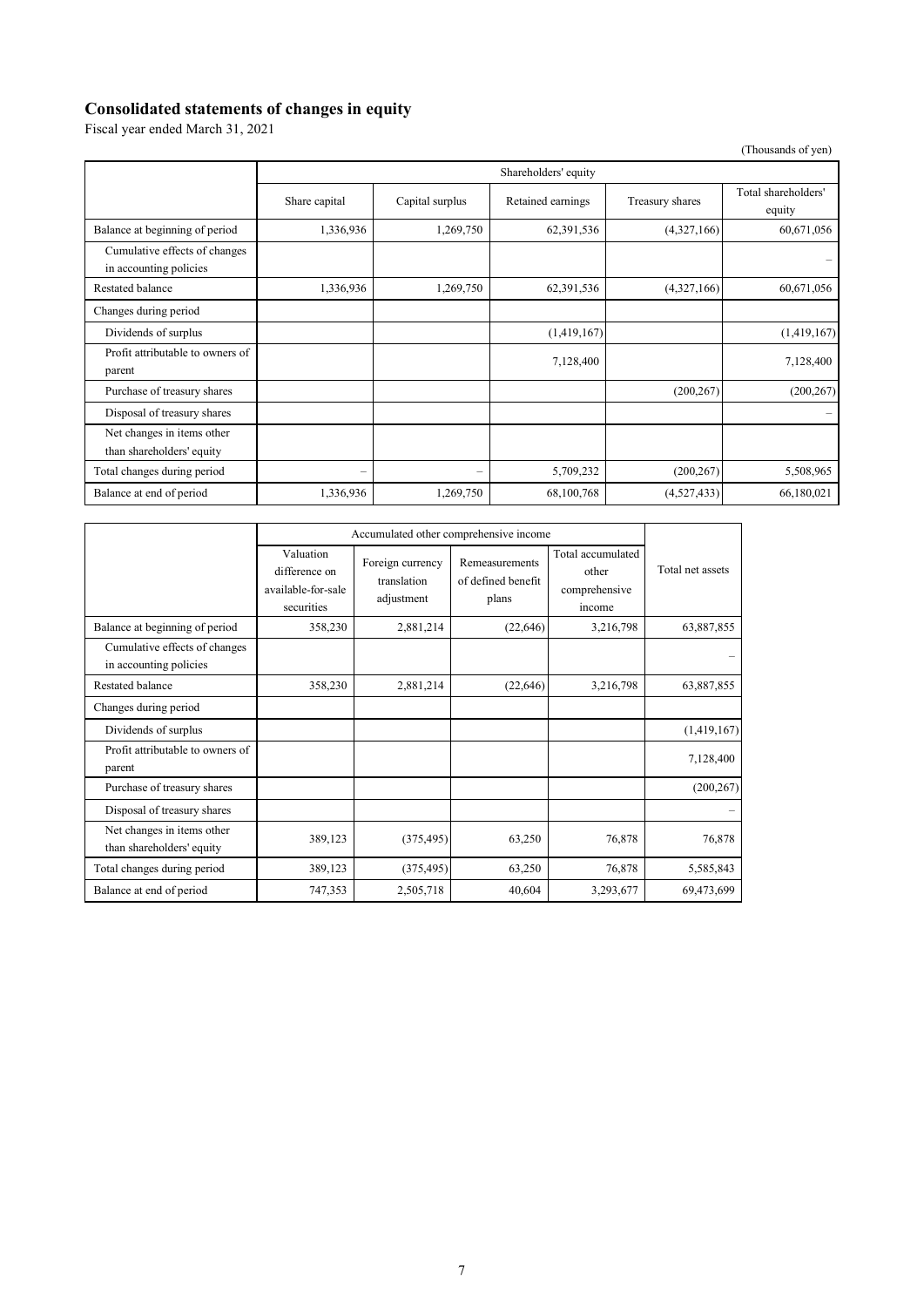### Fiscal year ended March 31, 2022

(Thousands of yen)

|                                                         | Shareholders' equity |                 |                   |                 |                               |
|---------------------------------------------------------|----------------------|-----------------|-------------------|-----------------|-------------------------------|
|                                                         | Share capital        | Capital surplus | Retained earnings | Treasury shares | Total shareholders'<br>equity |
| Balance at beginning of period                          | 1,336,936            | 1,269,750       | 68,100,768        | (4,527,433)     | 66,180,021                    |
| Cumulative effects of changes<br>in accounting policies |                      |                 | 54,000            |                 | 54,000                        |
| Restated balance                                        | 1,336,936            | 1,269,750       | 68,154,768        | (4,527,433)     | 66,234,021                    |
| Changes during period                                   |                      |                 |                   |                 |                               |
| Dividends of surplus                                    |                      |                 | (1,591,238)       |                 | (1,591,238)                   |
| Profit attributable to owners of<br>parent              |                      |                 | 9,681,594         |                 | 9,681,594                     |
| Purchase of treasury shares                             |                      |                 |                   | (2,000,597)     | (2,000,597)                   |
| Disposal of treasury shares                             |                      | 6,900           |                   | 12,816          | 19,716                        |
| Net changes in items other<br>than shareholders' equity |                      |                 |                   |                 |                               |
| Total changes during period                             |                      | 6,900           | 8,090,356         | (1,987,780)     | 6,109,475                     |
| Balance at end of period                                | 1,336,936            | 1,276,650       | 76,245,125        | (6,515,214)     | 72,343,497                    |

|                                                         | Accumulated other comprehensive income                         |                                               |                                               |                                                       |                  |
|---------------------------------------------------------|----------------------------------------------------------------|-----------------------------------------------|-----------------------------------------------|-------------------------------------------------------|------------------|
|                                                         | Valuation<br>difference on<br>available-for-sale<br>securities | Foreign currency<br>translation<br>adjustment | Remeasurements<br>of defined benefit<br>plans | Total accumulated<br>other<br>comprehensive<br>income | Total net assets |
| Balance at beginning of period                          | 747,353                                                        | 2,505,718                                     | 40,604                                        | 3,293,677                                             | 69,473,699       |
| Cumulative effects of changes<br>in accounting policies |                                                                |                                               |                                               |                                                       | 54,000           |
| <b>Restated balance</b>                                 | 747,353                                                        | 2,505,718                                     | 40,604                                        | 3,293,677                                             | 69,527,699       |
| Changes during period                                   |                                                                |                                               |                                               |                                                       |                  |
| Dividends of surplus                                    |                                                                |                                               |                                               |                                                       | (1,591,238)      |
| Profit attributable to owners of<br>parent              |                                                                |                                               |                                               |                                                       | 9,681,594        |
| Purchase of treasury shares                             |                                                                |                                               |                                               |                                                       | (2,000,597)      |
| Disposal of treasury shares                             |                                                                |                                               |                                               |                                                       | 19,716           |
| Net changes in items other<br>than shareholders' equity | (39, 546)                                                      | 3,104,553                                     | 10,129                                        | 3,075,136                                             | 3,075,136        |
| Total changes during period                             | (39, 546)                                                      | 3,104,553                                     | 10,129                                        | 3,075,136                                             | 9,184,612        |
| Balance at end of period                                | 707,807                                                        | 5,610,272                                     | 50,733                                        | 6,368,814                                             | 78,712,311       |